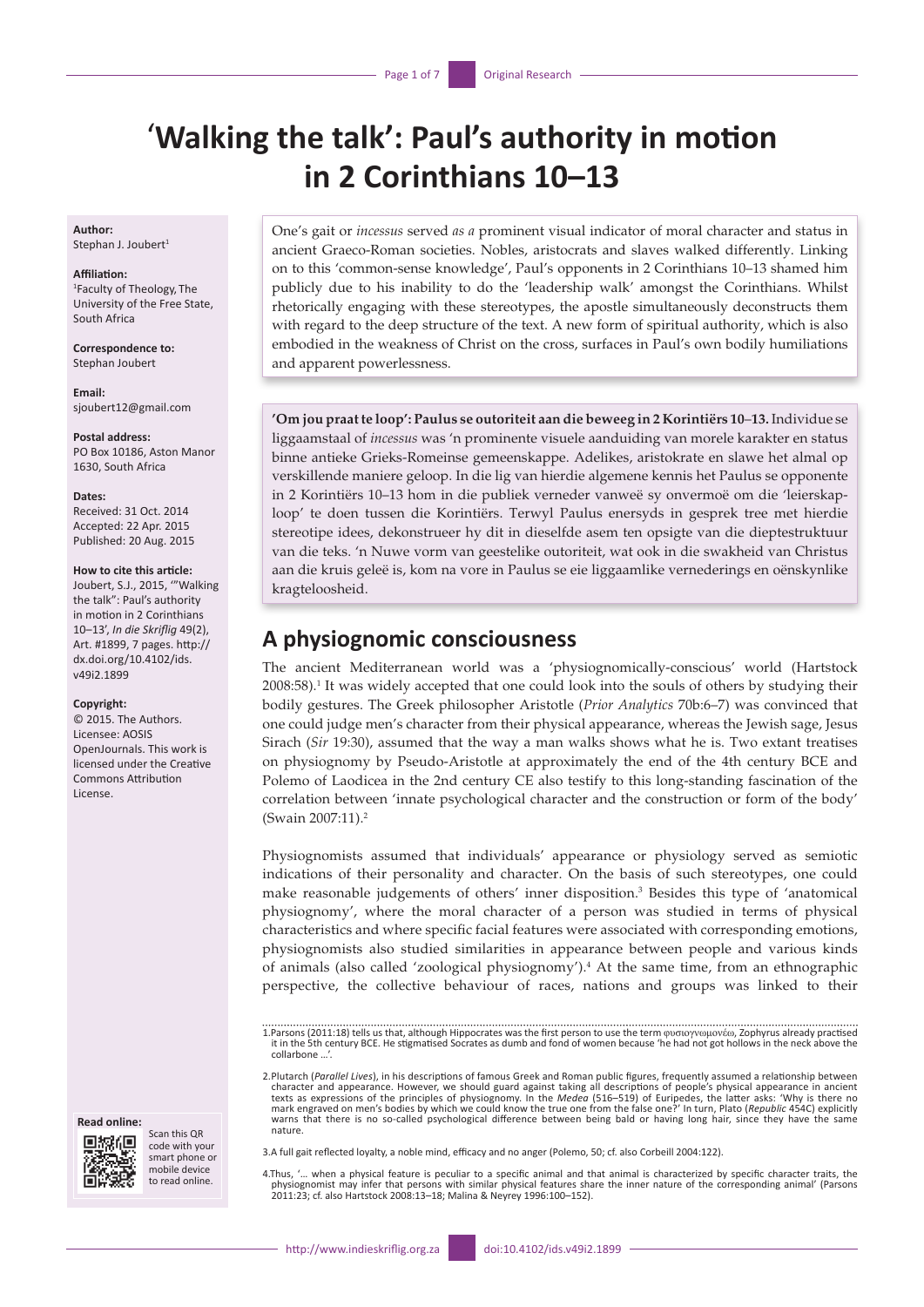distinctive physical features.<sup>5</sup> As Sassi (2001:75–76) notes, physiognomists did not base their efficacy on 'an exhaustive amassing of empirical data, but rather from a classification of the world oriented- and guaranteed- by ideological values' $6$ 

Non-verbal bodily gestures and facial expressions served important communicative functions throughout antiquity. Rhetoricians, in particular, were keenly aware of the importance of gesture as part of the delivery (*hypokrisis or pronunciatio*) of speeches in public. These included facial expression, bodily movement and voice quality (Fögen 2009:23).7 As a matter of fact, in his well-known treatise on the education of the orator, Quintilian devotes numerous pages to the relationship between gait and permanent dispositions of character. He constantly admonishes speakers to be concerned about their *gravitas and dignitas, their* authority and dignity.<sup>8</sup>

Orators often reproached their opponents for the way they walked (cf. Quintillian *inst*. 11.3.66, 124, 126). Even small details such as eye movement or the way in which one brings one's finger up to one's head could offer an indication of inner character (Seneca *Ep* 52.12). One's *incessus* had 'overtones' of gait as indicative of character since bodily motion was generally understood as reflecting one's inner nature. No wonder Cicero (*de Off* 1.131) famously wrote that one's manner of walking should be neither too delicate or excessively slow, nor too hasty. The latter could cause facial distortions, which could indicate that a person is not calm and collected (cf. also Krostenko 2001:72). Irregular forms of walking such as Cataline's lopsided step (*Sal Cat*. 15.5) or that of the young Tiberius (*Suet Tib*. 68.3) were easily noticed and frowned upon.

The cultivation of virtue often started with bodily gestures and motions. For Cicero (*De off* 1.100), pleasing bodily

6. Thus, a bodily feature is judged according to the *general* impression produced<br>by the individual, who is in turn influenced by that same feature and by the<br>meaning it carries in a context clearly structured by a scale (Sassi 2000: 53).

7. According to Demosthenes, first, second and third rank was attributed to delivery (Cicero, *Brutus* 142). One's voice, facial expressions and hands served as important forms of expression, since the orator could use the (Fögen 2009:30).

8.It was definitely not only rhetoricians whose gestures communicated emotions and character. Athenaeus (*Deipm* 1.20c-d), for instance, refers to a dancer, named Memphis, who was able to explain Pythagorean philosophy much more clearly by way of his dancing than many philosophers through their teachings. Necrologies and epitaphs also made reference to people's gait such as a certain Jovian's<br>heavy step ('i*ncedebat autem motu corporis gravi' –* cf. Den Boeft et.al. 2011:31),<br>or that a woman, named Claudia, from the time of the Gracchi her charming speech and attractive gait ('*sermone lepido, tum autem incessu commodo*'; CIL 6.15346).

motions were signs of virtues made visible.<sup>9</sup> Walking was the performance of identity in motion. It showed how the ancients, in general, and the Romans, in particular, '… drew distinctions between work and play, body and mind, man and woman, "manly" and "effeminate", rich and poor, citizen and slave, emperor and subject, child and adult, philosopher and student, republic and empire' (O'Sullivan 2011:8).

Whilst one's gait visibly reflected one's identity and character in motion, it was also '… treated as a technique of the body susceptible to instruction and manipulation' (O'Sullivan 2011:8). Seneca (*Ep*. 94.8–9) cites Aristo who makes fun of people teaching others: '*sic incede, sic cena, hoc viro, hoc feminae* …' [this is how you walk; this is how you dine; this is proper behaviour for a man; this is proper behaviour for a woman], without practising these principles themselves.

Women in Mediterranean society were expected to walk slowly and more softly, whilst men usually moved faster and with quick determination (cf. O'Sullivan 2011:22–28). A modest female gait in public reflected restraint and respect for traditional gender boundaries. According to Xenophon (*Oeconomicus* 7.22–23, 29–30), women were actually assigned to indoor tasks by God. Public mockery followed when men meddled with their wives' work or when they walked effeminately.10 According to Polemo, one could recognise the gait of an effeminate or cowardly male by the fact that '… his loins do not hold still. And his slack limbs never stay in one position. He minces along with little jumping steps' (cf. Parsons 2011:33). Thus:

the body that attracts attention to itself automatically excludes its bearer from the ranks of the upper-class male, and a particularly conspicuous or expressive gait – whether too fast or too slow – is an easy way to draw such attention (O'Sullivan 2011:20).<sup>11</sup>

Ostentatious, effeminate and sexually suggestive ways of walking rendered men powerless and shameful in the eyes of others (cf. Seneca *Ep*. 52.12).

Nobles also walked differently from ordinary people. Cicero (*Leg. Agr*. 2.13) tells us that when Rullus was elected to the Roman tribune in 63 BCE, he adopted a different face, a different tone of voice and a different walk ('*iam designatus alio voltu, alio vocis sono, alio incessu esse meditabatur*'). He goes to great lengths to expose Rullus' hypocrisy (cf. Corbeill 2004:119), since, although one could try to disguise one's

10.In *Clodium et Curi onem* 22, Cicero lashes out at Clodius' female dress and his 'music girl's walk'. He has a female expression, speaks in a high voice, and 'lifts lightly the body ('*laevare corpus potes*').

11.Aristotle also referred to the slow movements of the '*megalopsychos*' [great souled man] (*Eth. Nic*. 1125a).

<sup>5.</sup> According to Parsons (2011:25), '[t]he body of the Roman male citizen was considered normative; races or ethnic groups exhibiting real or presumed deviations from that body type would be subject to denigration'. In turn (2007:98) concurs with other researchers that the ideal human being was Greek,<br>male and free. 'This type of person is never explicitly described, but he forms<br>the implicit point of reference against which others, i.e. wome espoused by Malina and Neyrey (1996:120ff.), helps us in this regard. It assumes that 'as a rule, people take their original bearings, the place in which they were born and raised and continue to live, as the centre of all directions … To the Greeks Delphi was the navel of the universe (*Agathemerus* 1.2), a tradition celebrated by Pindar (*Pyth*. 4.74, 6.3) … Jerusalem was given similar honours by Philo, the Alexandrian (Gauis 281).'

<sup>9.&#</sup>x27;Cicero presents the body as a kind of language or oratory of the body. When inner constancy and harmony find their expression in natural external gestures the result<br>is grace, beauty and dignity' (Jaeger 2000:112). Jaeger (2000:113) also points out<br>how Ambrose picked up on these ideas in his adaptation clergy, because his gestures were in poor taste, whilst he instructed another cleric never to walk in front of him because of his gait. Ambrose predicted the fall of both on account of the irregularity of their gait. Apparently, his prediction became true, since one fell into heresy and the other into impiety. On his part, John Chrysostom wrote that a priest had to be an example of modesty in all things: looks, gait and conversation (*De Sacer* d.1.3)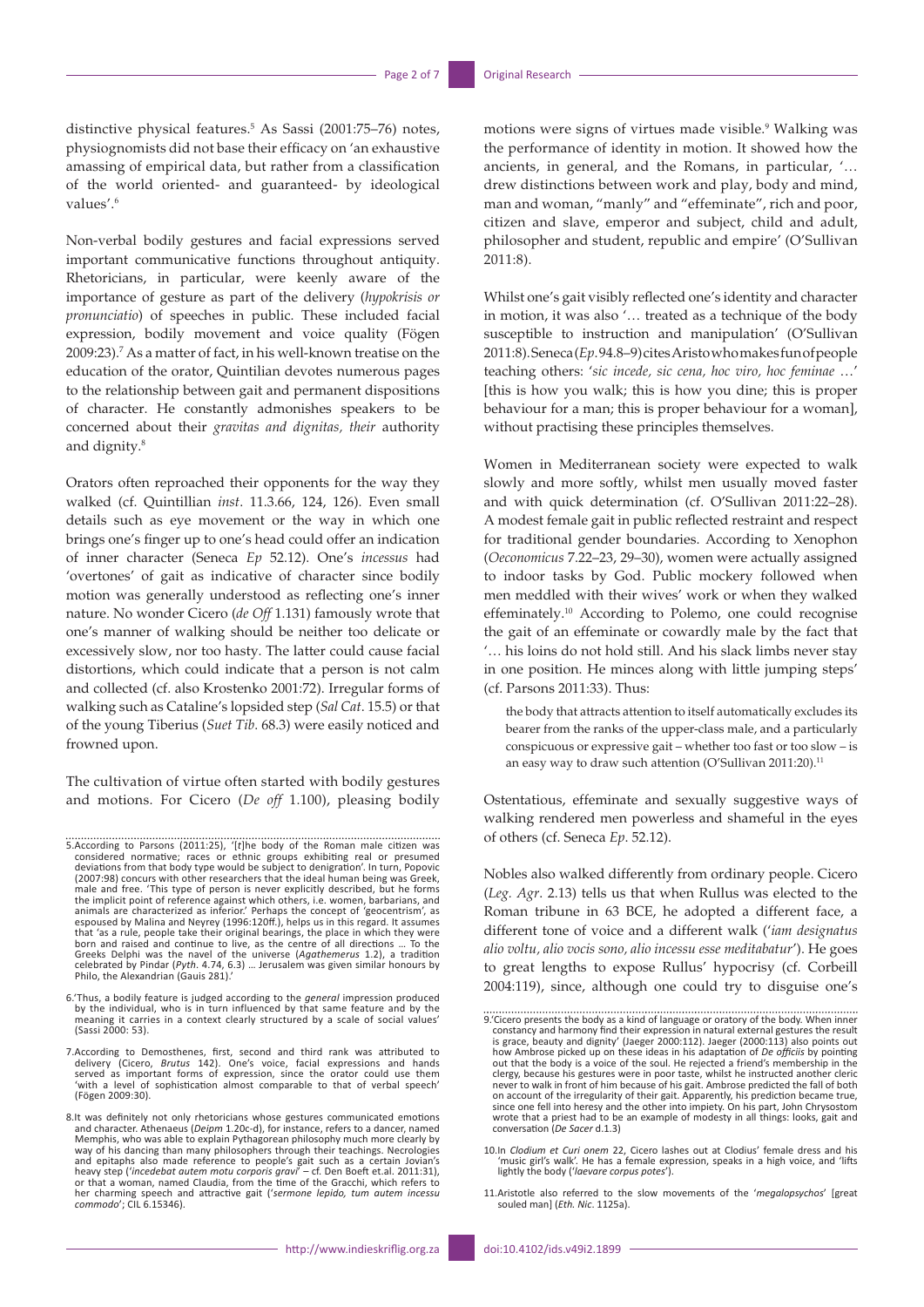gait, all individuals have a particular way of walking that is part and parcel of their physical person. 'In this sense, the gait is similar to the face: they both convey individual and familial identity' (O'Sullivan 2011:15).<sup>12</sup> Nobles were instructed to walk slowly, but then again 'not too slow, for that marks a lack of effectiveness' (Corbeill 2004:122). The Emperor Augustus was famous for his cryptic motto: σπεῦδε βραδέως [hurry up slowly] (cf. Suet. Aug. 25.4). Excessive slowness could reflect an inactive mind. Whereas the ideal male walked with total control, 'his head and shoulders upright and confident, metaphorically towering over those beneath him' (O'Sullivan 2011:21), slaves went about in a hurry. Plautus tells us via one of his characters in his *Poenulus* (522–523) that it is the mark of a slave to run about.<sup>13</sup>

## **A problem in Corinth: Paul's weak σώμα**

Let's turn our attention now to the apostle Paul and the 'problem' of his weak σώμα, according to some members of the church in Corinth. Their concern with the inconsistency between Paul's physical appearance and his apostolic authority (cf. for example 1 Cor 2:3; 2 Cor 10:1, 10; 12:7) should be interpreted against the backdrop of the physiognomic consciousness that permeated the ancient Graeco-Roman world.14 Although well-known teachers such as Epictetus did, in fact, teach their students not to make judgements on external aspects, 'since the essential identifying component of an individual's persona is not the outward appearance, but appropriate conduct' (cf. Nguyen 2008:96), Paul could neither escape the critical eye of the Corinthian believers nor that of a group of itinerant teachers in their midst (2 Cor 10–13).15 His feeble bodily presence (ἡ παρουσία τοῦ σώματος; 2 Cor 10:10)16 was a cause for concern to them.

### **Speaking of Paul's opponents …**

There is no agreement regarding the identity of Paul's opponents in 2 Corinthians 10–13. Scholars usually identify them as belonging to one of the following groups: 'advocates of Gentiles adopting circumcision, Sabbath, and food laws from the Torah, Gnostics, "divine men", and Pneumatics' (Sumney 2005:14). Although unresolved questions regarding

14.Albl (2007:156) points out that soma in Paul refers 'to the physical body (e.g. GI 6:17), but it also has the wider meaning of one's "eelf" – the whole person'. In similar terms, Loader (2012:174) states that, for Paul way separable from soul or spirit'.

15.Although Epictetus had long hair, a beard and a rough cloak, he rejected the emphasis on outward features that identified individuals as philosophers. In one of his discourses (4.8), he is highly upset with those 'who pretentiously display themselves as philosophers …'. Consequently, he accentuates that the essential identifying component of an individual's persona is not the outward appearance,<br>but appropriate conduct (Nguyen 2008:98). Epictetus stresses that Socrates was<br>known as a great philosopher, despite his outward appearance (4

16.Further references to 2 Corinthians will be indicated only by chapters and verses.

the literary integrity of 2 Corinthians complicates this question to some extent (since the relationship between 2 Corinthians 10–13 and the rest of the canonical 2 Corinthians remains uncertain), Paul offers some indications regarding the nature and identity of his adversaries. Amongst others, he states that these itinerant teachers claimed to be apostles (cf. his sarcastic reference to the 'superlative' apostles in 11:5 and 12:11). At the same time, their boasting of their Jewish heritage, their excellent letters of recommendation (10:12, 18) as well as their spiritual accomplishments, miracles and visionary experiences served as signs of their superlative status over against that of Paul (cf. also Barentsen 2011:114; Watson 2007:152ff). More to the point, they probably challenged Paul's apostolic claims by stressing his unimpressive appearance in order to rhetorically win the Corinthians' favour for their own Christological views. However, as Sumney (2005) correctly points out that:

the only theological point about which Paul finds it necessary to argue with them is that of the image of the apostle/minister. In contrast to them, he contends that ministry must be constructed in a way that reflects the crucified (and raised) Christ. (p. 17)

From a physiognomic perspective, these itinerant Jewish-Christian teachers presented themselves to the Corinthians as honourable persons by stressing their unblemished Jewish descent (11:22), polished rhetorical abilities (11:7) and 'correct' serving of Christ (11:23). Both their physical appearance and their honourable origins semiotically articulated their moral personalities. Whereas they lived up to the ideal Jewish male form (cf. Parsons 2011:39ff.), Paul's deviation from the norm gave rise to the charges that he lived according to the principles of his weak human flesh (κατὰ σὰρκα περιπατοῦντας -10:2); that he was foolish (ἄφρων –12:11), cunning and deceptive (ὑπὰρχων –12:16). In short, he was a servile fraudster.

### **A Physical Weakness or Merely Physiognomic Rhetoric?**

According to the majority of scholars (cf. e.g. Choi 2010:237; Loader 2012:398; Martin 1995:35), a physical deformity or persistent medical condition hampered the apostle's message. This caused Paul's opponents to emphasise his body's weakness as proof of his weakness of character. However, a small group of scholars interpret 10:10 not so much as an observation of Paul's actual appearance, but rather as an expression of the Graeco-Roman rhetoric of manhood. According to Harrill (2001:190) and Shi (2008:183ff.), it actually had little to do with a description of Paul's physical condition. Rather, the aim of his opponents was to cast him in the role of a servile slave and flatterer: 'To accuse a person of a weak bodily presence and deficient speech is to call that person a slavish man unfit for public office or otherwise to dominate others' (Harrill 2001:204).

Against the backdrop of the pervasive physiognomic consciousness in the Mediterranean world, the interaction between Paul and his opponents entailed more than a mere ridicule of the apostle's physical disability or unpleasant outward appearance. However, since his opponents

<sup>12.</sup>In Seneca's *Troades* (464–468), we hear of Astyanax who inherited his father Hector's gait and bodily features.

<sup>13.</sup>The strong emphasis on gait or *incessus* in Graeco-Roman culture was also visible in the Jewish world, as Parsons (2006:39ff.) and Shi (2008:183) point out. Thus, Philo could state that a slave possessed a 'naturally slavish body' (*Quod Omn* 40), whilst *The Testament of Naphtali* (2.2–9) could devote a long discussion to the correlation between outer appearance and character. An important study on physiognomy in four Dead Sea Scrolls by Popovic (2007) shows how widespread these perceptions on the relationship between body and character were in ancient Jewish circles.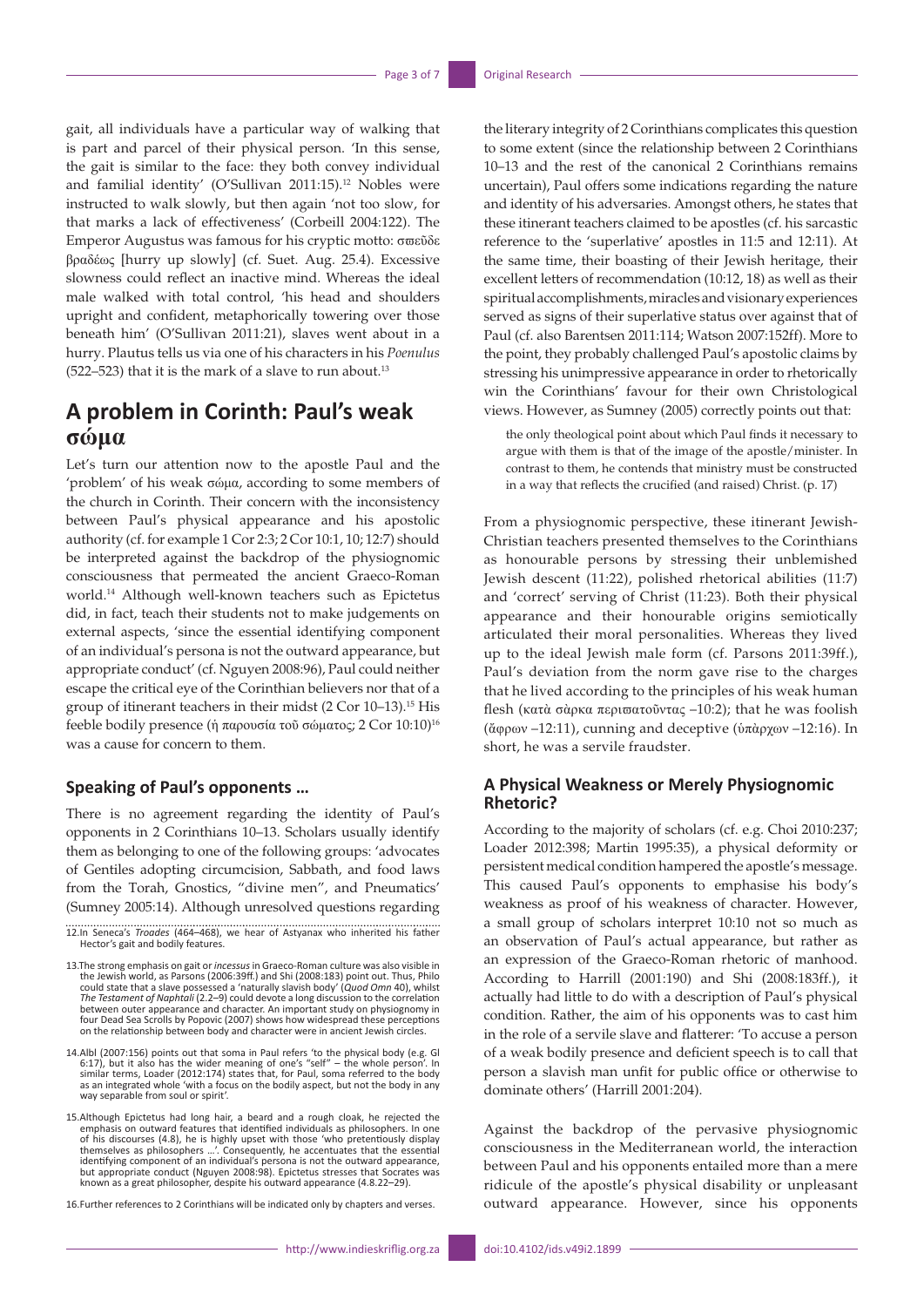were Jewish, the 'physiognomic connection between somatic inferiority – a weak, ugly bodily presence – and the condition of natural slavery' (Harrill 2001:201) would probably not take centre stage in their dispute. This type of vilification was more at home in debates amongst the Graeco-Roman elite. Indeed 'the similarities between Jewish and sophistic physiognomics may well have facilitated the adoption of pagan sophistry by Paul's Judeo-Christian opponents in Corinth' (Van Kooten 2008:167). However, in Jewish physiognomics, individuals' physical appearance was of great importance. More to the point, unblemished bodies, as part of strict purity requirements, were nonnegotiable (e.g. Lv 21:16–18).<sup>17</sup> There was always a strong physiognomic connection between outward physical attributes of priests and Israelites, and their inner purity. Even Jewish religious rituals functioned along similar physiognomic lines.18 Therefore, we could assume that the observation of the weakness of Paul's σώμα in the eyes of his opponents included his physical appearance. They had in mind his whole person, since they read Paul's inward person from the outward. Whereas the apostle's bodily weakness served as a sign of his active yielding to the power of the resurrected Christ for himself (cf. also Walker 2002:259), the 'physical story' of his bodily presence, for the opponents called into question his entire apostolic ministry.19

In all probability, Paul's bodily scars, which resulted from numerous beatings and floggings (11:23–25), were the root of the problem, since, as Glancy (2004:109) tells us: 'dishonorable bodies were whippable; honorable bodies were not'. These scars of dishonour, which set him apart from his opponents, proclaimed to the Corinthians 'that his bodily integrity, a prerequisite of masculine dignity as well as social and political status, had been violated on numerous occasions' (Larson, quoted in Lim 2009:179). Paul's opponents used these and other classificatory grids from their Jewish background to construct his body in such a fashion as to destroy his character. Once it could be established that his *soma* did not live up to the expectations of an able-bodied apostle, they had a strong case to effectively disparage all facets of his work.<sup>20</sup> Therefore, they

19.Since one's social status was somatically expressed in Graeco-Roman ethos, not only Paul's apostolic integrity, but probably also his manhood was questioned by his critics (Shi 20:250).

20.By denigrating his body and character, Paul could also be deprived of the moral claim to persuade (cf. in this regard also Barton 1994:96–97).

emphasised that Paul's rhetorical skills were insufficient (1 Cor 1:20) and his speech 'contemptible', whilst he also lacked wisdom (1 Cor 1:17; 2:1–4). In so doing, they impugned Paul's authority 'by pointing out his overall weakness: his physical body, his speech, his whole person is weak' (Albl 2007:156).

# **A new leadership based on a different theology of the cross … and the body**

### **Challenging physiognomic stereotypes: A different Jesus is also a weak Jesus**

Paul's response to his opponents in 2 Corinthians 10–13 entails more than a rhetorical rebuttal of their shallow displays of σύγκρισις. 21 It is not about two different constructs of the σώμα what is at stake and not about two opposing Christologies and two different forms of spiritual leadership. Paul is convinced that his opponents proclaim a different Jesus  $(11:4-6).^{22}$  In view of their response to Paul's weak body, we may assume that they saw the earthly Jesus as a 'perfect σώμα'. However, for Paul, to know Jesus in such a way, is to know him κατὰ σάρκα (5:16). Paul's understanding of the weakness of Jesus (e.g. 4:7–12; 13:4) fundamentally challenges this view of a glorious Jesus clothed in physiognomic perfection.

Although Paul knows that the resurrected Christ is filled with divine glory (4:4–5), he deliberately chooses to model his apostolic ministry on the suffering of the earthly Jesus. He knows that the character of Jesus, his gentleness, faithfulness, humility, graciousness, generosity, truth, et cetera (cf. Stegman 2005:144ff.), is revealed in his humble existence and the numerous humiliations he had to suffer. Jesus' inglorious earthly presence and death accentuate that true Christian character cannot be deduced from these physiognomic principles, which Paul's opponents so rigorously apply. The shameful humiliations that accompanied the life-giving death of Jesus provide an entirely different understanding of body, character and reality. This contradicts the general perception that the bodies and gait of the gods eventually revealed their true identity during secret visits to earth. Even when they tried to conceal their identity, the flowing stride, demeanour and speech of the gods soon gave them away (cf. Virgil *Aen* 5.647–9). The earthly route of Jesus is different. His body and gait did not reveal his divine identity in similar fashion. Paradoxically, the crucifixion of Jesus in weakness is the testimony to his true identity and power (13:4). It is the culmination 'of a life lived for the sake of others, a life characterized by humility and suffering in giving oneself for the service of others' (Stegman 2005:208).

Paul's leadership strategy entails fundamentally challenging the stereotypes and mental images of the Corinthians. This

<sup>17.</sup>Cultic cleanliness for priests, in particular, but also for ordinary Israelites, who took part in cultic activities at the temple, implied the absence of long lists of physical blemishes. Whilst some scholars are baffled by the absence of similar lists of 'moral blemishes', Balentine (quoted in Parsons 2011:41) states: 'In Israel's priestly system the concern for wholeness and integrity of the physical body is an extension of the understanding that God's holiness is perfect and complete. Holy and unblemished persons (and sacrifices) are external expressions of the requirement to be holy as God is holy.'

<sup>18.</sup>Gruenewald is of the opinion that, in Israel's rituals, the orderly and correct sequence of activities was much more emphasised than an individual's inner disposition, and that the ritual was an act of meaning-making in itself. He (Gruenewald 2003:12–13) even compares it to the trust people place in recipes, which 'is as strong as the trust religious people have in the efficacy of ritual prescriptions, as defined in their scriptures'. Perhaps a physiognomic approach to Israel's rituals would have made it clear that the strict adherence to the various components of any ritual that coherently brings about the desired result is based upon the underlying principle that correct participation therein by unblemished bodies was indicative of unblemished moral character.

<sup>21.</sup>Sύγκρισις refers to the methods whereby individuals amplified their own virtues and achievements in the Graeco-Roman world, whilst depreciating those of their enemies (Marshall 1987:325).

<sup>22.</sup>The explicit mention of ησους in this context refers to their understanding of the earthly Jesus.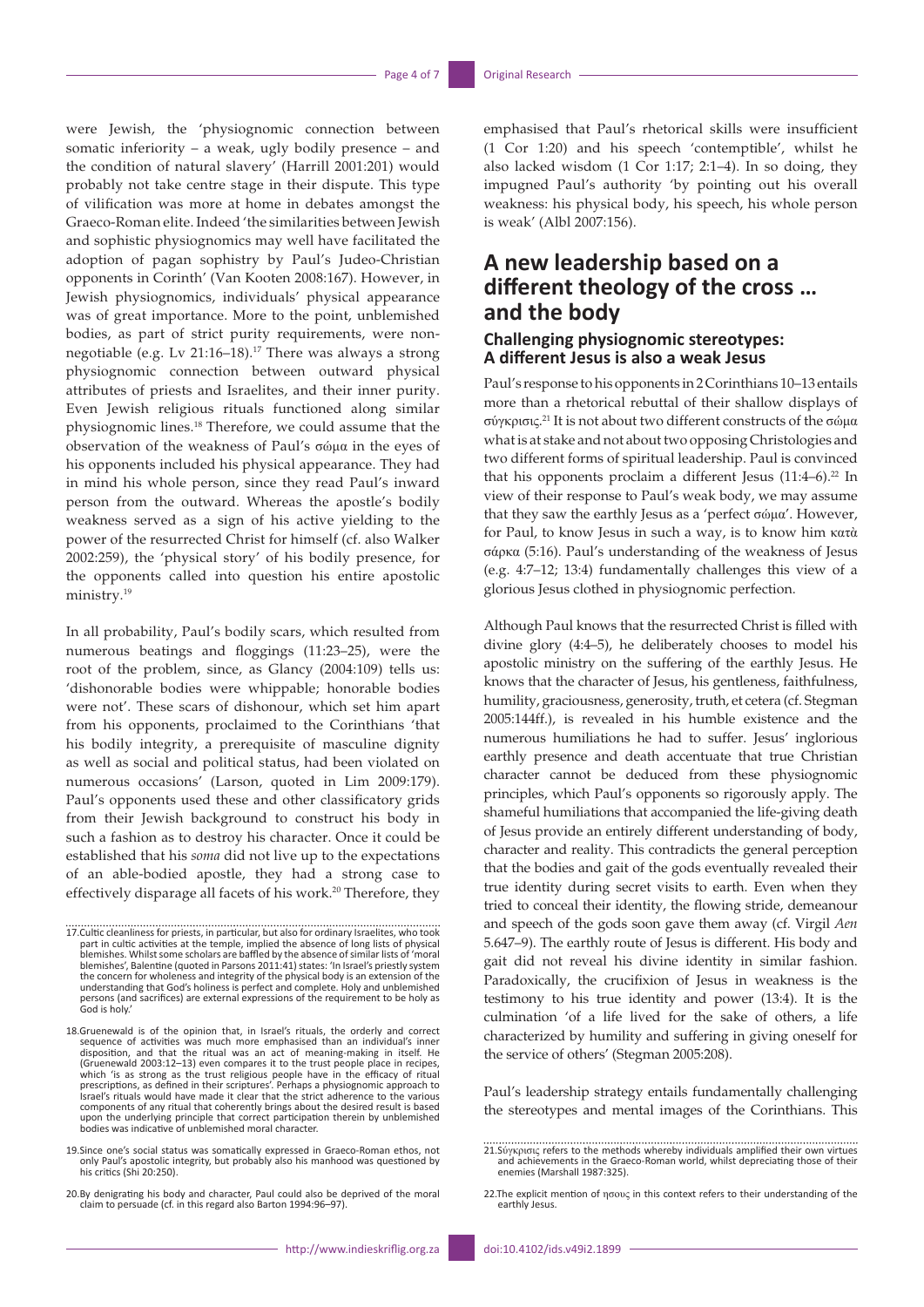is a task of epistemic proportions. Not only does he have to confront widely accepted physiognomic perceptions, but also disprove basic Mediterranean conventions regarding honour and shame. Undoubtedly, the residents of Corinth would have idealised individuals who enjoyed public honour, whilst disregarding socially expendables such as the poor, the humble and the weak. However, since effective leaders know that they must provoke others to think outside the framework of their flawed ideological constructs of reality, Paul deliberately shifts the debate away from the stereotypical physiognomic interpretation of σώμα to a new Christological reinterpretation thereof. In this regard, he makes it clear that one's body and gait cannot be interpreted as an objective form of identity in motion, since God's power is now paradoxically revealed in the weakness of his own Son … and that of his apostle!

Paul's anti-physiognomist approach – or is it a radically new form of physiognomy from the perspective of the cross? – is summarised in 2 Corinthians 10–13 as 'power in weakness'. This is reflected in the earthly route of Jesus, which is the new orientation point for Paul's apostolic ministry. He knows: '*Die Swachheit gilt nicht mehr als Mangel am Vollmacht und wird nicht mehr nur als Ende und Grenze menschlicher Kraft erfahren, sondern zu Verheissungsträgerin aufgewertet und als Ansatzpunkt für das Wirksamwerden der Kraft Christi erkannt*' (Heckel 1993:107–108).23

### **Prototypical leadership: Carrying the weakness of Jesus in the body**

The risen Christ reveals his power in a paradoxical way in the weakness of Paul. In fact, the various forms of affliction, tribulation and persecution he has to face up to (cf. 1:5–11; 2:12–16; 4:7–12; 6:3–10; 11:24–324) are the starting point for the revelation of the power of Christ.<sup>25</sup> The authentic humanity of Jesus is visible in Paul's own suffering, since he is not ashamed to carry the marks of Jesus on his body. Paradoxically, these weaknesses, 'which were likely perceived by his opponents as marks of servile submission and insignia of humiliation which were unworthy of any man of social standing, dignity and honour' (Shi 2008:250), now serve as proofs of the correct Christian walk. Paul's modesty is not merely:

a friendly way to wear his authority in the church, but the very ground of his authority. As Christ's death yielded to God's power in resurrection, so Paul's weakness gives way to Christ's power. (Walker 2002:259)

Paul is not a self-appointed martyr who endures suffering in stoical fashion. Indeed, he knows that neither medals of

24.2 Corinthians 12:10 probably serves as a climactic statement that refers to four types of weakness about which the apostle is joyfully boasting as well as content in ύπρ Χριστο.

25.As Choi (2010:238) puts it: '*Die Swachheit is das Wirkungsfeld, das die Kraft Christi offenbart und bewirkt*.'

honour await him here on earth nor accolades from grateful crowds. Clearly, his:

deliberate adoption of the posture of a socially and economically disadvantaged person embarrasses the Corinthians because they expect Paul to assume the role of a leader in a socially accepted sense. (Lim 2009:192)

Still, he is not resigned to the fate of his sufferings or even defined by them, since he understands his weaknesses as opportunities to reveal the resurrection power of Christ. Therefore, Paul actively surrenders his own comfort, safety, health and self-advancement in order to be a worthy bearer of the life-giving power of Christ. He knows that, in order to know Christ, he must also rely on him:

to survive bodily ailments, hardships, and sufferings recognizing that the power does not come from himself. Likewise, he is not the source of his own power; he cannot assert his authority in a heavy-handed or egocentric way. (Wallace 2011:248)

The resurrection life of Jesus is revealed in Paul's body when he carries the dying of Jesus in his body (τῆν νέκρωσιν τοῦ Ἰησοῦ ἐν τῷ σώματι περιφέροντες; 4:10). Thus, the story of Jesus is his life story and his operational narrative from beginning to end.

Even when Paul experiences extraordinary revelations such as being taken away to paradise (12:1–10), he does not define his ministry in terms of such events. In the words of Schnelle (2003):

Auch angesichts solcher Offenbarungen und Gnadenerwiese Gottes bleibt Paulus seiner theologischen Grundsatzposition treu. Während die Gegner durch Spezialoffenbarungen die Gemeinde zu beeindrucken suchen und sich somit ihrer eigenen Fähigkeiten rühmten, bleibt dies Paulus versagt … (p. 283)

Paul's reference to this rapture with or without a physical body (σώμα) is more than an apocalyptic 'Himmelreise der Seele' (cf. Heininger 1996:250). Although only God knows the answer to his exact mode of travel, there is an ironical twist in Paul's reference to this 'in or out of body' experience. The poetic structure of 12:1–4 underscores his lack of understanding of the nature of this extraordinary event, but it also leaves open the suggestion that he could even have been in the third heaven with his weak σώμα. Paul's description gives a mysterious aura to this experience, but it also suggests that this journey to the third heaven, narrated in the third person, could have been undertaken with the very same body that his opponents now ridicule.<sup>26</sup>

Paul's wholehearted identification with Jesus is exemplary. Not only does he passionately teach Christ crucified, but he also replicates the life of Jesus in his apostolic ministry. His self-sacrificial leadership serves as existential proof of the truth of his gospel. Simultaneously, Paul follows Christ as a slave and humbly embraces the new life in Christ as an example to the Corinthians. They must follow in his

<sup>23.</sup>Apart from redefining the body in terms of the suffering of Jesus, Paul also offers eschatological hope to the believers in terms of their weak *soma*. He knows that, although their outward *anthrōpos* is wasting away (4:16), their inner person is in the process of constant transformation into God's image. Over against those itinerant teachers who 'sell the word of God by retail' (2:17), he stresses the need to experience an inward transformation, which affects the inner man and puts him through a process of a steady, glorious growth that gradually and increasingly turns him into the image of God and Christ (3:18–4:4; 4:16;Van Kooten 2008:179).

<sup>26.</sup>The contrast between Paul's suffering and his revelatory experience is stressed<br>in 11:24-33 and 12:1-10. The same Paul that had been 'humiliatingly let down<br>the Damascus wall in a net like so much merchandise' (11:33) i powerfully whisked up to the heights of Paradise to hear the voice of God – the whole point of the exercise' (Barnett 1997:562).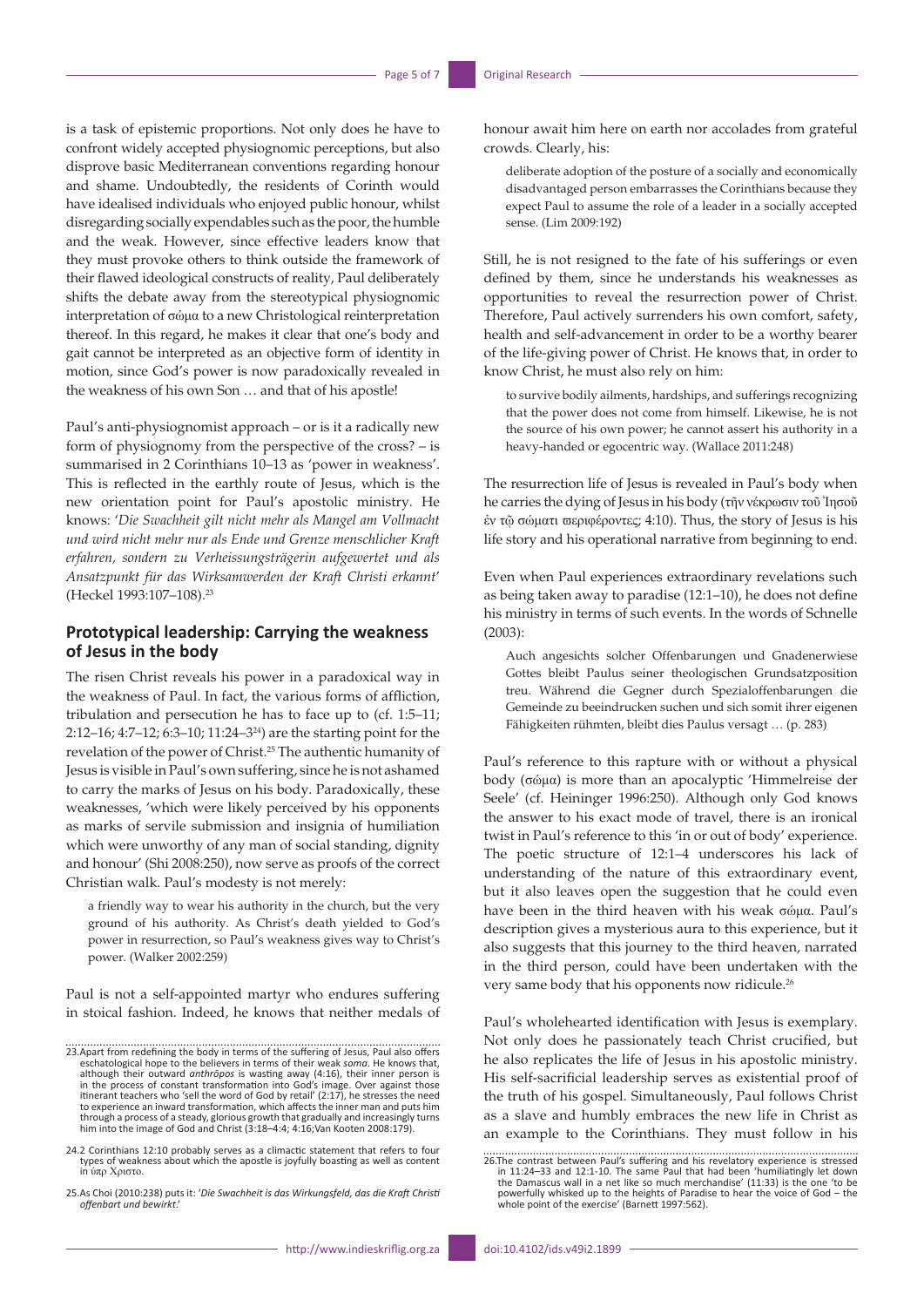footsteps by understanding that any suffering they might undergo as a result should be seen in light of the cross of Christ (Agosto 2005:105).

### **A different understanding of the cross leads to a different speech repertoire and a new form of authority**

For Paul's opponents, terms such as ἀσθενὴς signify a morally suspect person (10:10), and ταπεινός (10:1) signals visible shame and humiliation. However, the apostle opts to fill these and similar terms with positive meaning by associating them with Jesus' earthly life and his conformity to Christ crucified. Thus, Paul's language of weakness and suffering in 2 Corinthians 10–13 is more than rhetorical jargon employed as part of a so-called 'Narrenrede' to gain the moral upper hand over his opponents. It forms a crucial part of his selfunderstanding and his 'speech repertoire' (cf. Wardhaugh  $2010:132$ .<sup>27</sup> Over against the opponents' power language, he chooses a vocabulary of powerlessness to give expression to the scandal of the cross and the nature of his apostolic ministry. In addition, Paul celebrates his weaknesses, insults, hardships, persecutions and misfortunes for the sake of Christ, (ὃταν γὰρ ἀσθενῶ, τότε δυνατός εἰμι; 12:10).

Paul refuses to adapt his message to create a favourable reputation for himself, since his 'theology of proclamation did not allow him to adapt the message of the crucified Christ in this way' (Clarke 2008:163). He knows that he does not possess the necessary leadership credentials or public standing to fit into the mould of his opponents and some believers in Corinth. The *imitatio* of Jesus is Paul's only 'claim to fame'. His authority is grounded in 'walking the talk', not in explicit verbal claims to apostolic authority. Surely, as the divinely appointed messenger of Christ, Paul possesses the necessary authority to both command and demand strict obedience to his instructions, and he does so occasionally. However, when a new understanding of the σώμα is at stake, his only recourse is to the example of Jesus. The cross provides the interpretive paradigm for his new understanding of the body as well as for the content of his speech repertoire.

Paul employs this new speech repertoire of humility to give expression to his understanding of the cross and his mimetic apostolic ministry. He follows Jesus and leads the church by serving in weakness. As the slave of Jesus, Paul embodies the 'correct' spiritual authority. His leadership is relational and mimetic, not authoritarian or strictly hierarchical. When the heart of the Gospel is at stake, a good example (and a weak body!) is worth more than a thousand words. Paul personifies a new form of apostolic authority

27.Speech repertoire refers to the communicative competence of individual speakers (cf. Wardhaugh 2010:132). A speech repertoire includes the unique meanings assigned by speakers to specific linguistic concepts that might differ from the meanings which other speakers assign to the same terms. From this perspective, Paul and his opponents use the same terms, but with totally different emotional connotations attached to them. From a persuasive point of view, Paul endeavours<br>to change the meanings assigned by his readers to the various weakness-<br>related concepts he uses in 2 Corinthians 10–13. Clearly, he want distinctive verbal repertoires in terms of the formative impact of the cross on<br>their understanding of honour and shame. Paul is well aware that this alignment<br>is extremely important since 'each speech community in which t participates has its distinctive speech repertoire; in fact, one could argue that this repertoire is its defining feature' (Wardhaugh 2010:132).

in motion, one that persuades primarily without words. It resonates with the life of Jesus. In a paradoxical way, Paul's humble leadership walk reveals the power of Christ to transform 'physiognomically-conscious' individuals into humble servants. It offers hope to weak bodies to stop manipulating and superficially improving their gestures and gait. The true body and gait to be imitated is that of Jesus. As long as leaders proclaim, teach and imitate him and his message, they are examples to be emulated by their followers. Only in this sense does Paul possess authority. He must humbly walk this talk and fearlessly talk about this walk.

Clarke (2008) beautifully captures the essence of Paul's mimetic leadership:

Paul does not see himself as an exclusive and normative figure for his readers to follow. More significantly, Paul draws attention to the model of Christ that he is following, and privileges this over his own, and urges others so to follow Christ. (p. 183)

# **Acknowledgements**

#### **Competing interests**

The authors declare that they have no financial or personal relationship(s) that may have inappropriately influenced them in writing this article.

### **References**

Agosto, E., 2005, *Servant Leadership: Jesus & Paul,* Chalice Press, St Louis.

- Albl, M., 2007, '"For wherever i am strong, then i am weak." Disability in Paul's Epistles', in H. Avalos, S.J. Melcher & S.J. Schipper (eds.), *Rethinking disabilities in biblical studies,* pp. 45–158, SBL, Atlanta.
- Barentsen, J., 2011, Emerging leadership in the Pauline Mission. A social identity perspective on local leadership development in Corinth and Ephesus, Pickwick, Eugene.
- Barnett, P., 1997, *The second epistle to the Corinthians,* Eerdmans, Grand Rapids.
- Barton, T.S., 1994, Power and knowledge: Astrology, physiognomics and medicine under the Roman Empire, University of Michigan Press, Ann Arbor.
- Choi, Y.S., 2010, **'**Denn wenn ich schwach bin, dann bin ich stark.' Die Paulinischen Peristasenkataloge und ihre Apostolatstheologie, Francke Verlag, Tübingen.
- Clarke, A.C., 2008, A Pauline theology of church leadership, T&T Clark, London.
- Corbeill, A., 2004, *Nature embodied: Gesture in ancient Rome,* Princeton University Press, Princeton.
- Den Boeft, J., Drijvers, J.W., Den Hengst, D. & Teitler, H.C., 2011, *Philological and historical commentary on Ammianus Marcellinus XXVIII,* Brill, Leiden. [http://](http://dx.doi.org/10.1163/9789004224025) [dx.doi.org/10.1163/9789004224025](http://dx.doi.org/10.1163/9789004224025)
- Fögen, T., 2009, '"Sermo Corporeus": Ancient reflections on Gestus, Vultus and Vox', in T. Fögen & M.M. Lee (eds.), *Bodies and boundaries in Graeco-Roman antiquity,* pp. 15–44, De Gruyter, Berlin. <http://dx.doi.org/10.1515/9783110212532.15>
- Glancy, J.A., 2004, 'Boasting of beatings (2 Corinthians 11:23–25)', *Journal of Biblical Literature* 123, 99–135. <http://dx.doi.org/10.2307/3268552>
- Gruenewald, I., 2003, Rituals and ritual theory in ancient Israel, Brill, Leiden.
- Harrill, J.A., 2001, 'Invective against Paul (2 Cor 10:10), the physiognomics of the<br>ancient slave body, and the Greco-Roman rhetoric of manhood', in A.Y. Collins &<br>M.M. Mitchell (eds.), Antiquity and humanity: Essays on a *and philosophy. Festschrift for Hans Dieter Betz,* pp. 189–213, Mohr Siebeck, Tübingen.
- Hartstock, C., 2008, *Sight and blindness in Luke acts. The use of physical features in characterization,* Brill*,* Leiden.<http://dx.doi.org/10.1163/ej.9789004165359.I-226>
- Heckel, U., 1993, Kraft in Schwachheit. Untersuchungen zur 2. Kor 10–13, Mohr Siebeck, Tübingen.
- Heininger, B., 1996, Paulus als Visionär. Eine Religions-Geschichtliche Studie, Herder, Freiburg.
- Jaeger, S., 2000, The envy of angels: Cathedral schools and social ideals in medieval Europe, University of Pennsylvania Press, Pennsylvania.
- Krostenko, B.A., 2001, *Cicero, Catullus, and the language of social performance,*  University of Chicago Press, Chicago.